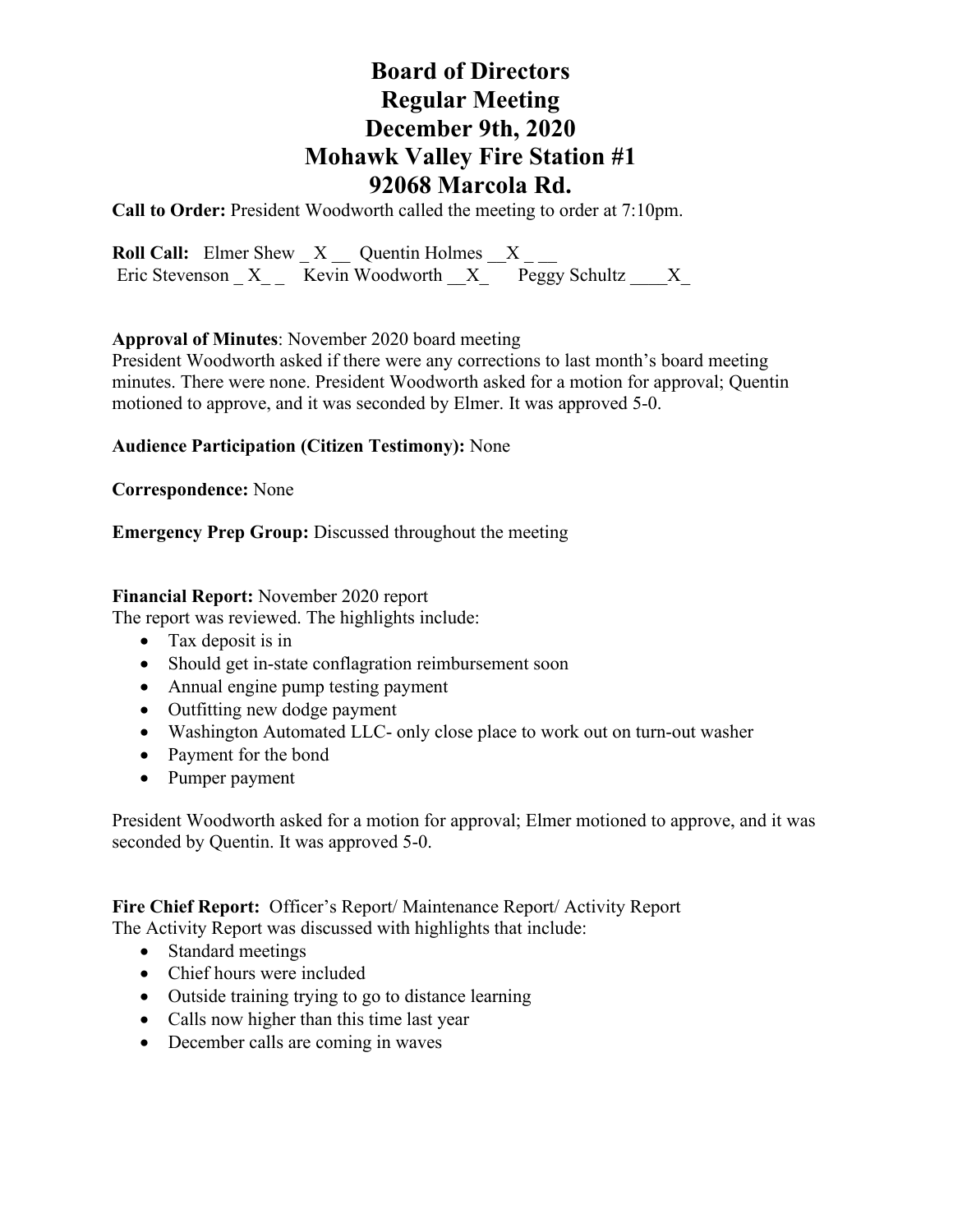# **Board of Directors Regular Meeting December 9th, 2020 Mohawk Valley Fire Station #1 92068 Marcola Rd.**

# **Maintenance Report**

The Maintenance Report was discussed with highlights that include:

A report was not included in the report. But the following was discussed:

- VFA grant ordering
- Generator for station 4 overhaul
- Pest control station 1
- Clean gutters around station 1
- Service rescues

# **Old Business**:

1. Grants

We didn't get the AFG grant but will get reimbursement through the CARES Act to get three heart monitors.

2. COVID 19 Update

We know have known cases in the district. We are able to get expediated COVID testing for staff.

3. Well Project

We are waiting to hear from Rainbow, but if we don't get will probably get a residential well. Rainbow looked at our generator and we have an agreement they can use our generator to supply water in emergency situations as long as we maintain ownership, this stays within the FEP rules. We also stated that our district is priority for the use of the generator. The contract was in the packet.

President Woodworth asked for a motion for approval that Rainbow uses our generator for emergency situations; Quentin motioned to approve, and it was seconded by Eric. It was approved 5-0.

4. Chief Contract

The vehicle and cell phone costs will not be included in the severance package. President Woodworth summarized the contract. Chief is current on his own phone plan; not a family one.

President Woodworth asked for a motion for approval of revised contract; Quentin motioned to approve, and it was seconded by Elmer. President Woodworth signed it. It was approved 5-0.